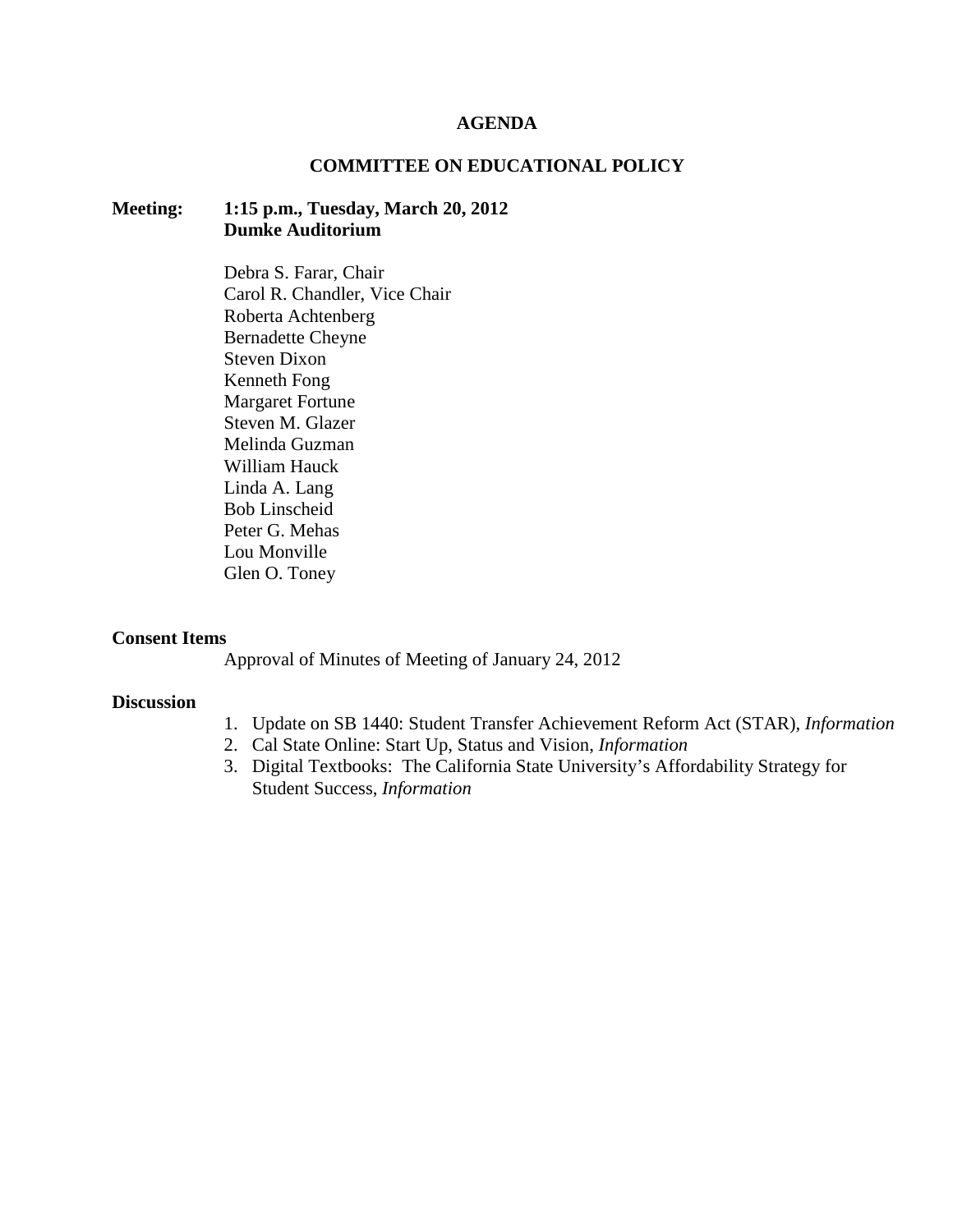## **MINUTES OF MEETING OF COMMITTEE ON EDUCATIONAL POLICY**

**Trustees of The California State University Office of the Chancellor Glenn S. Dumke Conference Center 401 Golden Shore Long Beach, California**

**January 24, 2012**

#### **Members Present**

Debra S. Farar, Chair Carol R. Chandler, Vice Chair Roberta Achtenberg Herbert L. Carter, Chair of the Board Bernadette Cheyne Steven Dixon Kenneth Fong Margaret Fortune Steven M. Glazer Melinda Guzman William Hauck Linda A. Lang Bob Linscheid Lou Monville Glen O. Toney Charles B. Reed, Chancellor

Trustee Debra S. Farar called the meeting to order.

## **Approval of Minutes**

The minutes of November 15, 2011, were approved as submitted.

## **Graduation Initiative Update**

Trustee Debra S. Farar stated that President Barack Obama called upon the nation to increase the number of college graduates by 10 million by 2020. As the most populous state, California has a substantial role to play in the goal to increase college graduates. The CSU's Graduation Initiative is critical to that success, and in particular, in increasing the number of underrepresented minority students obtaining degrees. She introduced Executive Vice Chancellor and Chief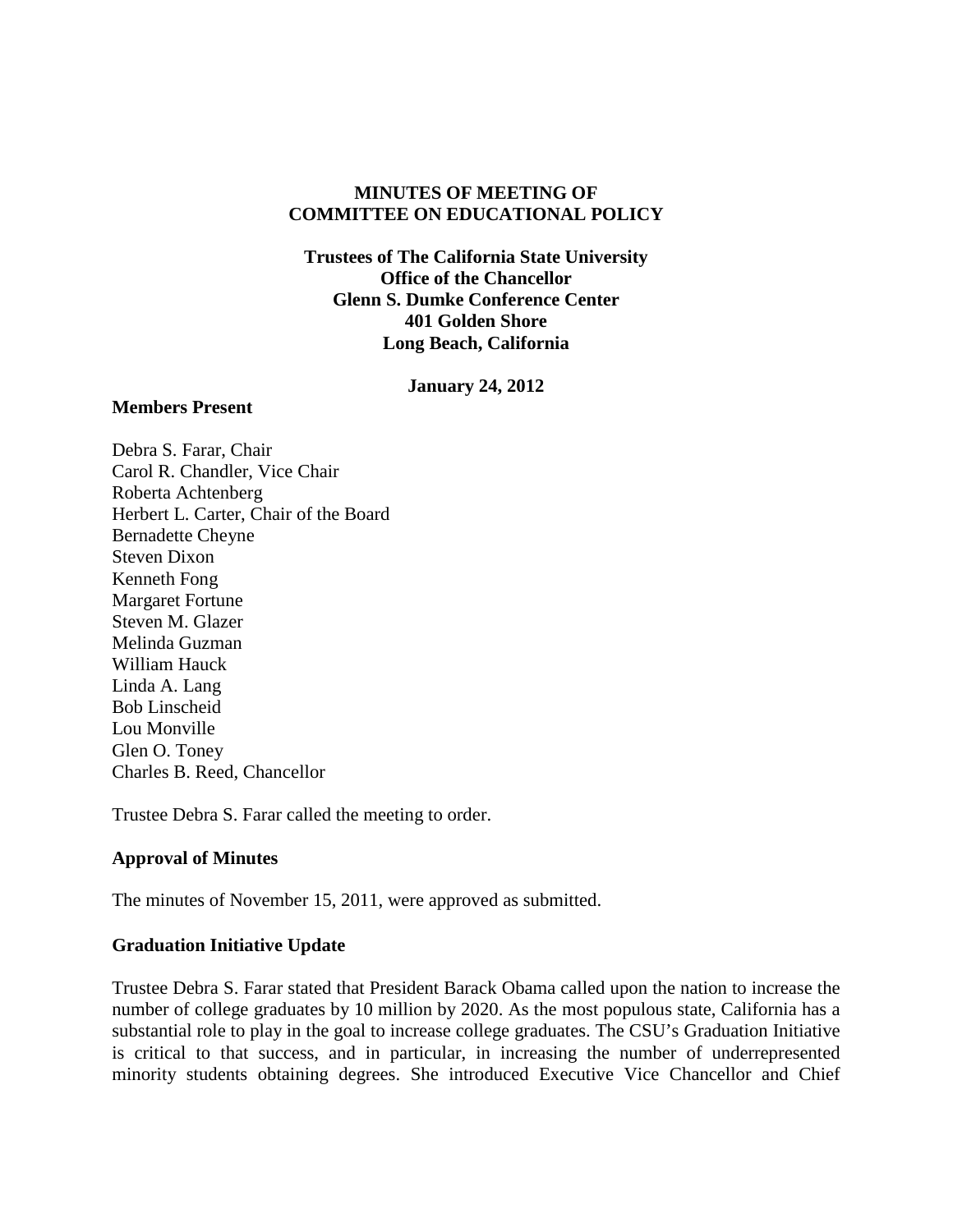2 Ed. Pol.

Academic Officer Ephraim P. Smith and Director of Academic Technology Jeff Gold to present the report.

Dr. Smith reminded the board that the CSU strives to raise the freshman six-year graduation rate by eight percentage points by 2015, and cut in half the existing gap in degree attainment by CSU's underrepresented students, also referred to as URMs. This translates to an increase in graduation rates from 46 percent to 54 percent, and a reduction in the achievement gap from 11 percent to 5.5 percent. All 23 campuses are involved in the effort. They have established graduation targets comparable to the top quartile of the national averages of similar institutions. CSU campuses already in the top quartile have committed to increasing their rates an additional six percentage points. Each campus has assembled a Graduation Initiative team to focus on achieving the campus goals, and the Chancellor's Office also established a core team to support campus efforts.

Mr. Gold presented a PowerPoint detailing progress the CSU system has experienced the last two years. The baseline is the 2008 first-time full-time freshmen retention rate, the year before the initiative began. Seventy-six percent of the underrepresented minorities (URMs) were retained from 2008 to 2009, while 82 percent of the non-URMs were retained. Moving to 2009, the year the initiative began, 79 percent of the URMs were retained, and 84 percent of the nonrepresented minority students were retained. Sustained progress is evident in the second year retention rate. In 2008, for URMs, 67 percent were still enrolled, with 73 percent for the nonrepresented minorities. The second year retention rate in 2009 showed that 71 percent of unrepresented minorities were still enrolled while 75 percent of non-represented minorities were enrolled. This indicates the CSU campuses are on the right track. Even though the Graduation Initiative focuses on freshmen, given CSU's commitment to transfer students, Mr. Gold said the campuses are focusing on that population as well. He said the transfer graduation rate is 73 percent, with a 3 percent achievement gap.

The CSU is part of the national coalition *Access to Success* with 15 other university systems that focus on freshmen retention rates. The CSU campuses are focusing on closing the achievement gap between URMs and non-underrepresented students. Mr. Gold cited programs at both CSU Fullerton and CSU Long Beach with mandatory orientation and peer mentors. The Chancellor's Office is creating a "data dashboard project" to track what programs and policies are working.

Trustee Melinda Guzman asked that the next initiative update include Early Start activities that the campuses are engaged in, since she said there are statistics that show how successful students are in their first year if they participate in those programs. She also asked if the system could quantify how much is spent in achieving the current successes.

## **Update on SB1440, the Student Transfer Achievement Reform Act**

Dr. Smith said progress is being made with the community colleges. He thanked the CSU's Academic Affairs staff and the Academic Senate for dedicating considerable time making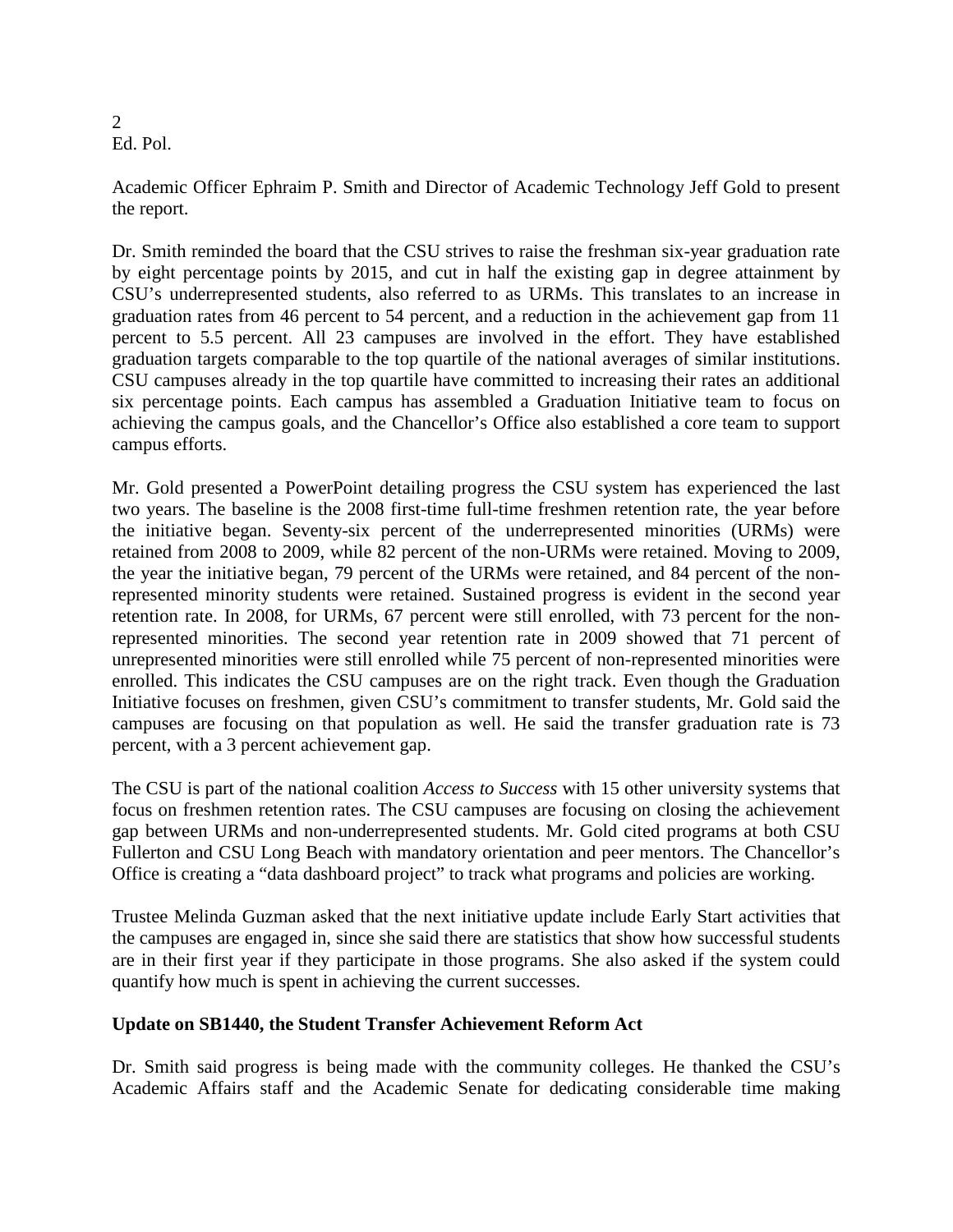inroads with the CSU campuses and the community colleges to increase the number of similar programs acceptable to both systems.

Eric Forbes, CSU assistant vice chancellor for student academic support, updated the trustees on progress using a PowerPoint. The CSU and the community colleges have agreed on a tagline – "A degree with a guarantee," and a logo. Both will be used in communicating to students and campuses. Additionally, a website has been created that will be released when ready. Other collateral materials are under development. Interest is high in the transfer program, Mr. Forbes said, with CSU Mentor receiving more than 10,000 applicants claiming completion of an AA transfer degree in only five possible programs: communication, psychology, sociology, mathematics and criminal justice. He estimated that only 1,000 may complete the AA transfer degree as they claim to have done so on their application. The CSU will be notifying these students by email about "petitioning" for the AA transfer degree at their respective community college. The deadline to petition is February 15. Each community college has promised to respond to students in writing by March 15, and then the students will forward those responses to CSU campuses for verification to complete their admission determination.

He also presented a chart showing the January 2012 Transfer Model Curriculum (TMCs), which showed significant improvement since the last report in October 2011. No TMC is below 60 percent and most are above 70 percent; the CSU has identified 272 matches out of a possible 325, which is an average compliance rate of 84 percent. Psychology, sociology, communications and mathematics are leading the program development as they were the first approved TMCs. While 19 CSU campuses have determined the English TMC to be similar, there is only one approved English AA Transfer Degree in the community colleges.

Trustee Bob Linscheid asked about the impact of the California Community Colleges (CCC) Board of Governors' recent approval of a policy on student success requiring students to declare a path to graduation when they enter community college. He asked how that could impact the number of students transferring to the CSU for a bachelor's degree. Mr. Forbes said the CSU supports the CCC's new student success policy because community colleges will be in a position to fulfill that part of SB 1440 which says that students can complete a program in 60 units. Currently, students go to a community college and they often engage in too much exploring and do not get the needed guidance. Subsequently, they transfer to the CSU with the same high number of units that they have always transferred - between 60 and 70 units or more - because they are not finding their pathway to a program.

Trustee Melinda Guzman said that since many community colleges have not yet approved programs, she was concerned how that will impact the February 15 deadline for students to petition. Mr. Forbes said that the CSU hopes the CCCs will find a methodology to allow students to participate after that deadline. He imagined that if the student went in on February 16 that the community college would review the petition, which provides an evaluation to examine their credits to assure they are on track to complete the transfer degree. Since this is the first time this is happening, the CSU hopes those students will receive a report indicating they are on track or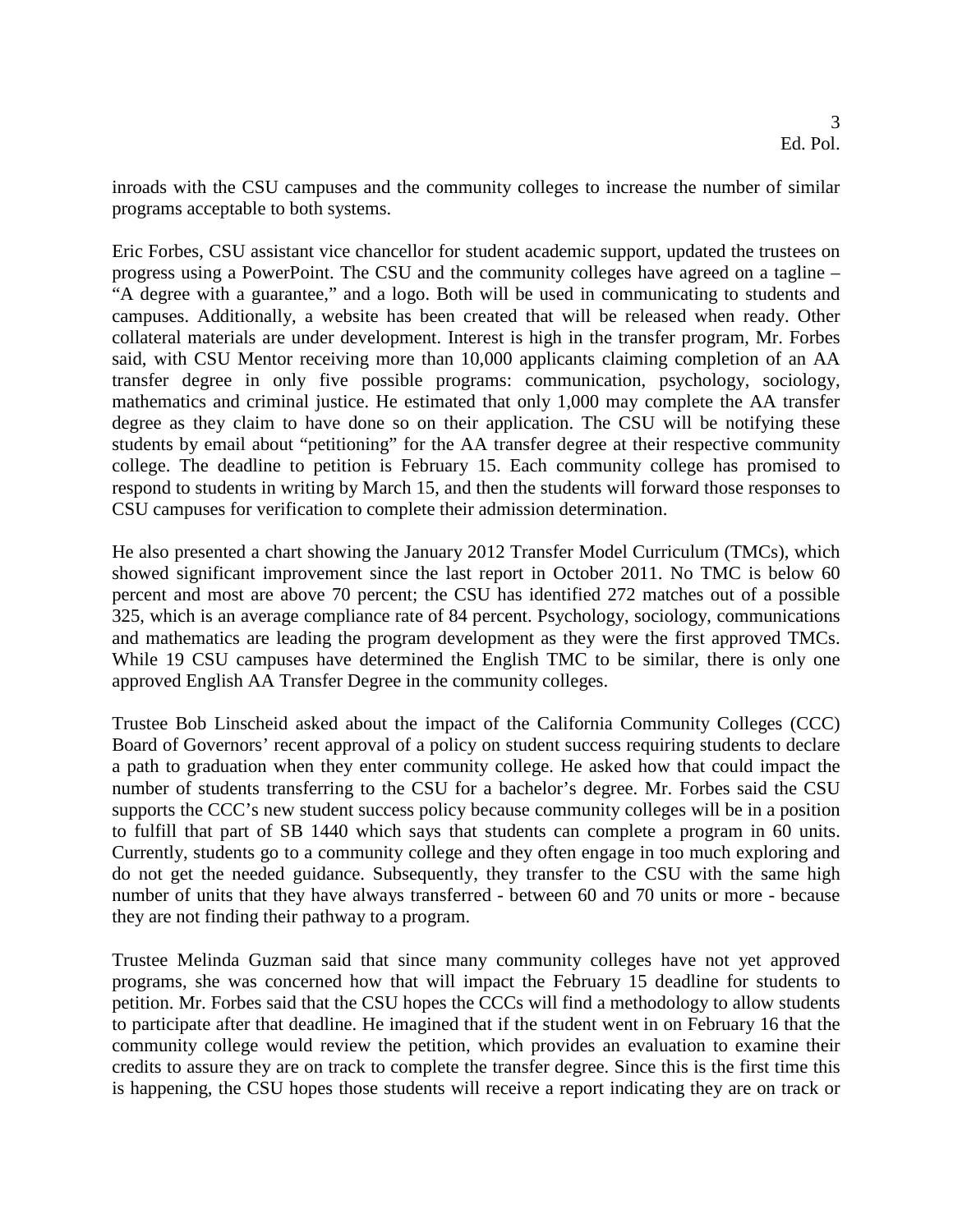#### 4 Ed. Pol.

not. That report will be sent to the CSU for verification. Once they are verified candidates for a degree, the CSU campuses will be able to give them a bump in admission priority. The CSU's outreach staff will be sensitive and aware of what is occurring with community college students who are transferring under SB 1440 for the first time. Trustee Guzman also expressed concern about the tagline "Degree with a Guarantee." She said with the current budget climate she was concerned that the CSU might not be able to keep that commitment to students.

Academic Senate Chair James Postma said it has been frustrating not getting more TMCs from the community colleges. He hopes for more, particularly kinesiology and early childhood education. Other than those areas, very little has been accomplished despite the community colleges being in charge of the process. The CSU is calling for a February meeting to get movement on the issues, including e-transcripts to help facilitate these degree evaluations. The CSU does have a strategy for tackling the STEM disciplines which may even go beyond what SB 1440 called for, since many of those programs require more than 120 units.

Trustee Carol Chandler asked about opportunities for outreach to the local community college boards because they have ultimate control over the districts. She suggested a "bottom-up approach" in which the CSU sends local campus representatives to the boards to encourage a commitment from them. Chair Carter asked about any community college districts that are exemplary in their responsiveness so that the CSU could share that information.

Mr. Forbes cited community colleges in Arizona as an example. They have "areas of emphasis" rather than by program, which means that preparation is general - students complete an AA transfer degree in science, and then possibly qualify for a series of majors in the CSU based on that community college preparation. He said that approach has not yet been supported in the CCCs but that the CSU sees it as a possible solution for the STEM programs. He spoke of reverse degree programs in which students leave the community college, go to a four-year institution and when they complete the requirements at the four-year institution, the former community college grants the AA transfer degree. While there are other models for how the CSU and the CCCs can work on transfer issues, both systems have committed to the TMC model. There also is the "local" issue, in which local community colleges and local CSU campuses want to build something that works in their local communities, given the fact that the majority of students, 70 to 80 percent in many areas, go to their local CSU. Additionally, Mr. Forbes said there is new legislation that supports electronic transcripts. He mentioned that Los Angeles Pierce College now delivers electronic transcripts. He believes there are 25 CCC campuses participating and soon that will increase to 41 out of the 112 CCCs. All of the CSU campuses can receive electronic transcripts except six, and the Chancellor's Office is working with them to encourage adoption.

Trustee William Hauck asked CSU Chancellor Reed if he could ask the CSU presidents to bring the community college leadership in their areas together informally and have a discussion to accelerate the process. Chancellor Reed said that he will talk with CCC Chancellor Jack Scott.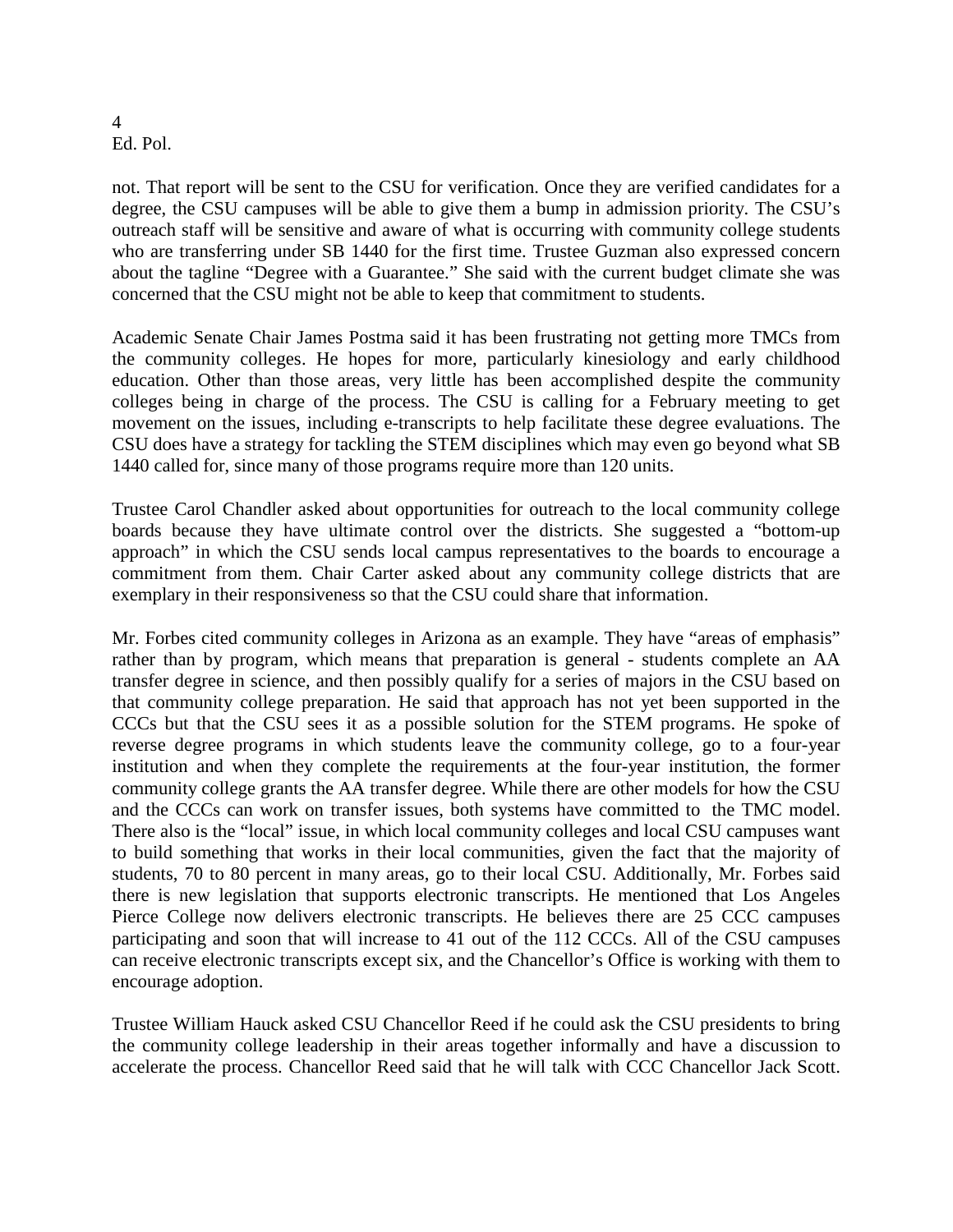Then he will ask the CSU presidents to meet with their local community colleges. Chancellor Reed will then report back to Chancellor Scott and the board after the meetings have taken place.

### **Enrollment Considerations for 2012-2013 Fiscal Year**

Dr. Smith began the discussion with a PowerPoint presentation demonstrating applications, enrollment timelines and campus processes to admit students. He said the projected total fulltime equivalent (FTES) for 2011-2012 is 340,000, which is above the budgeted number. The record number of undergraduate applications for fall 2012 is 665,860 compared to 513,448 in fall 2011, a 30 percent increase in 5 years. The number of African American applicants is up in 2012, but the percentage is lower than in 2011. The white/Caucasian applications show a similar pattern. Hispanic/Latino applications in numbers and percentage increased in 2012. Fall 2012 transfer applications were lower than in 2011. Because the community colleges also are impacted by the state budget crunch, he surmised that students are not able to get the classes they need to transfer to the CSU. Additionally, spring admissions cycles have been erratic the past few years, from a complete closure in spring 2010 to growth in spring 2011. Those extremes resulted in swings in applications the following fall. Thus far, spring and fall 2012 are fairly normal. The majority of undergraduate students who were denied application to their first-choice CSU went to another CSU or other California public or private university or out-of-state rather than to a forprofit university.

Mr. Forbes explained the complexity of CSU enrollment processes with nearly 700,000 applications for the campuses to consider between January and June. Changes in any fall admission cycle should be defined before the receipt of applications - by August/September of the prior year. The ratio of applications between fall and spring is roughly 10:1 (700,000 for fall and 70,000 for spring). The last year for Compact funding for enrollment growth was 2007-2008 but interest in attending a CSU campus for freshmen and transfers continues to grow. This lack of funding plus continued demand equals the need for "impaction." Impaction means that campuses may employ supplemental admission criteria above the CSU standard because they receive more eligible applications in the initial filing period than they can serve. The number of impacted campuses has grown. Currently, there are four campuses impacted in all majors; 12 are impacted at the campus level for freshmen; 11 are impacted at the campus level for transfers.

Looking at admission cycles, Mr. Forbes said the effect of a spring admission cycle is less than 10 percent of the overall target objectives. Spring enrollment is buoyed by the larger continuation rate from fall to spring and not as much by the new admits. Fall enrollment is significantly affected by new admits as well as by the continuation rate from spring to fall. While it makes sense for budget purposes to think in terms of a single college year (fall and spring), this approach is not sufficient for good enrollment management and the CSU need to think in multiyear terms. What occurs in a fall cycle will have consequences not only for the college year but for subsequent college years as it impacts the number of continuing students. Spring admission is not sufficient to bring down enrollments by any more than the limited number of admits for that term. Managing enrollment is a fall-spring-fall exercise, not just fall-spring; continuity is the issue.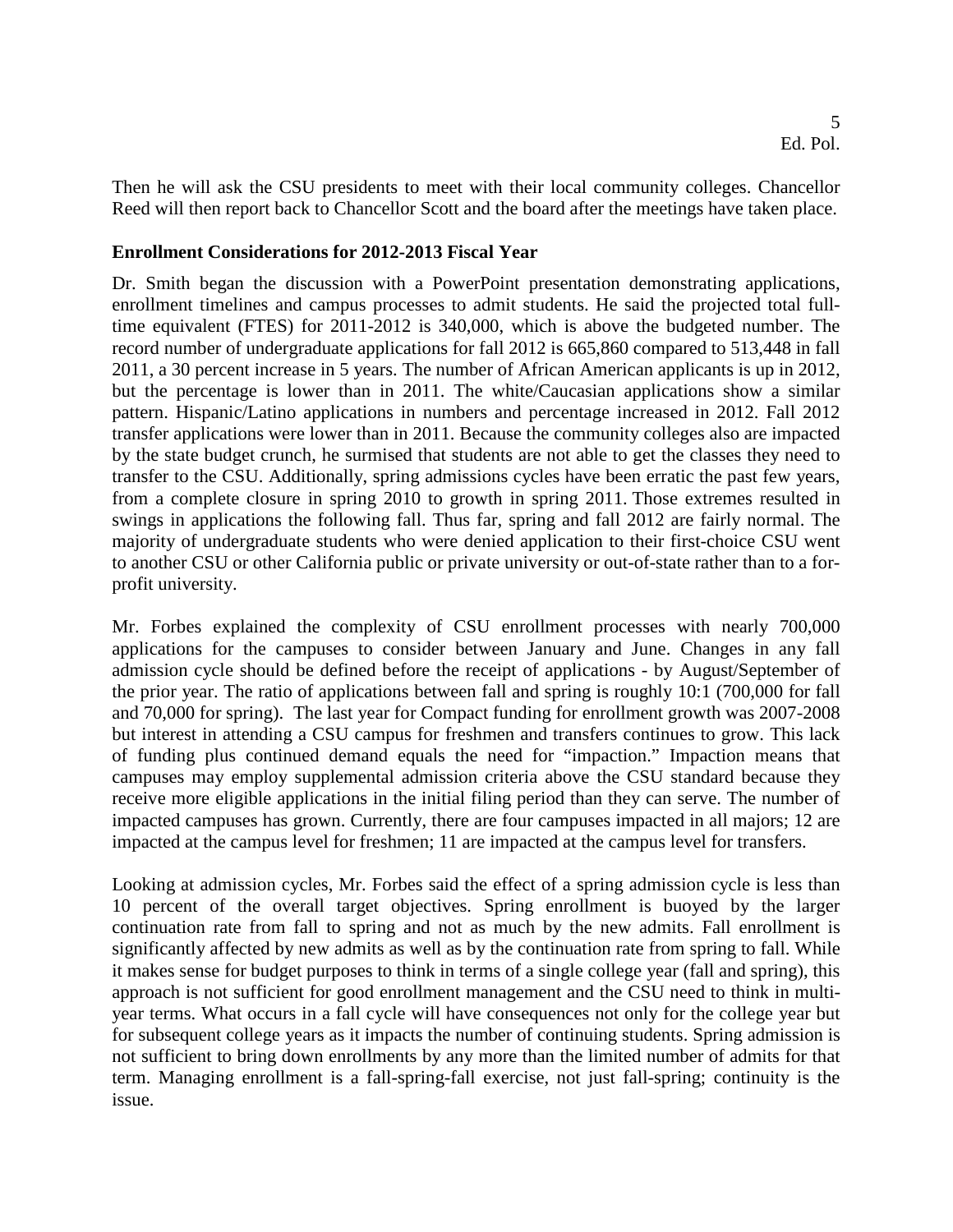#### 6 Ed. Pol.

CSU Fresno President John Welty said that central California has lagged the state in the collegegoing rate and the educational attainment rate. They have formed the Central Valley Higher Consortium involving area universities and community colleges with the purpose of increasing the college-going rate as well as the ability for students to transfer from one system to the other. They have created similar partnerships with the local school districts. Fresno State has increased the number of applications to the campus by 66 percent the last three years, and increased the number of enrolled students by almost 40 percent. If the CSU cuts enrollment the campus will have to tell those students and families that "we are very sorry you worked so hard, but we do not have a place for you now." Instead of attempts to increase the educational attainment level which is necessary to transform the economy and reduce area unemployment, it will go the opposite way, especially for underrepresented students. It is important that campuses not turn around the momentum that has been built in the central valley.

CSU Dominguez Hills President Mildred Garcia said that restricting enrollment of students and especially students of color goes against the CSU mission and is devastating for students and the state. Many of these students have done what is required to enter the CSU, and know that if they become CSU-eligible, they have been promised a seat at a campus. Not only is the campus at an all-time high in enrolling students, it is retaining and graduating more students, sending educated, diverse students into the workforce and graduate school. Approximately 84 percent of CSUDH students receive some form of financial aid and 63 percent receive Pell Grants, which means when admission is limited, they do not have the luxury of attending out-of-state institutions. Because the community colleges also have budget problems and cannot serve these students, the CSU will close its doors to the very individuals who need the opportunity of access the most. She stressed that it is time to let the elected officials know that the CSU will not abandon its underserved students, and that access and excellence must remain the number one priority.

Trustee Guzman asked how many transfer students would have been accepted had the applications been higher. Dr. Smith said a certain percentage, adding that the CSU currently has 15 impacted campuses at the upper-division level, and most likely will have to add three more campuses to that list in the next 12-18 months, which means there will be even less room. Bringing in more applications if there are no available seats would mean turning away more eligible students. Trustee Margaret Fortune asked Presidents Welty and Garcia about how the CSU can keep its promises to students in this fiscal environment. President Welty said the CSU needs to develop a long-term enrollment plan and do the best to stick with that plan so that campuses can say to students that there is some predictability about how many seats will be open and available, which means that the state is to be a part of that partnership similar to the Compact. President Garcia thanked Chancellor Reed for bringing the presidents together to be more focused as a system to create a structured enrollment management plan that will put in place what will make students successful and graduate.

Trustee Monville asked about the specific language of SB 1440 and admitting students if the CSU does not have capacity. Mr. Forbes said the bill required that the CSU guarantees them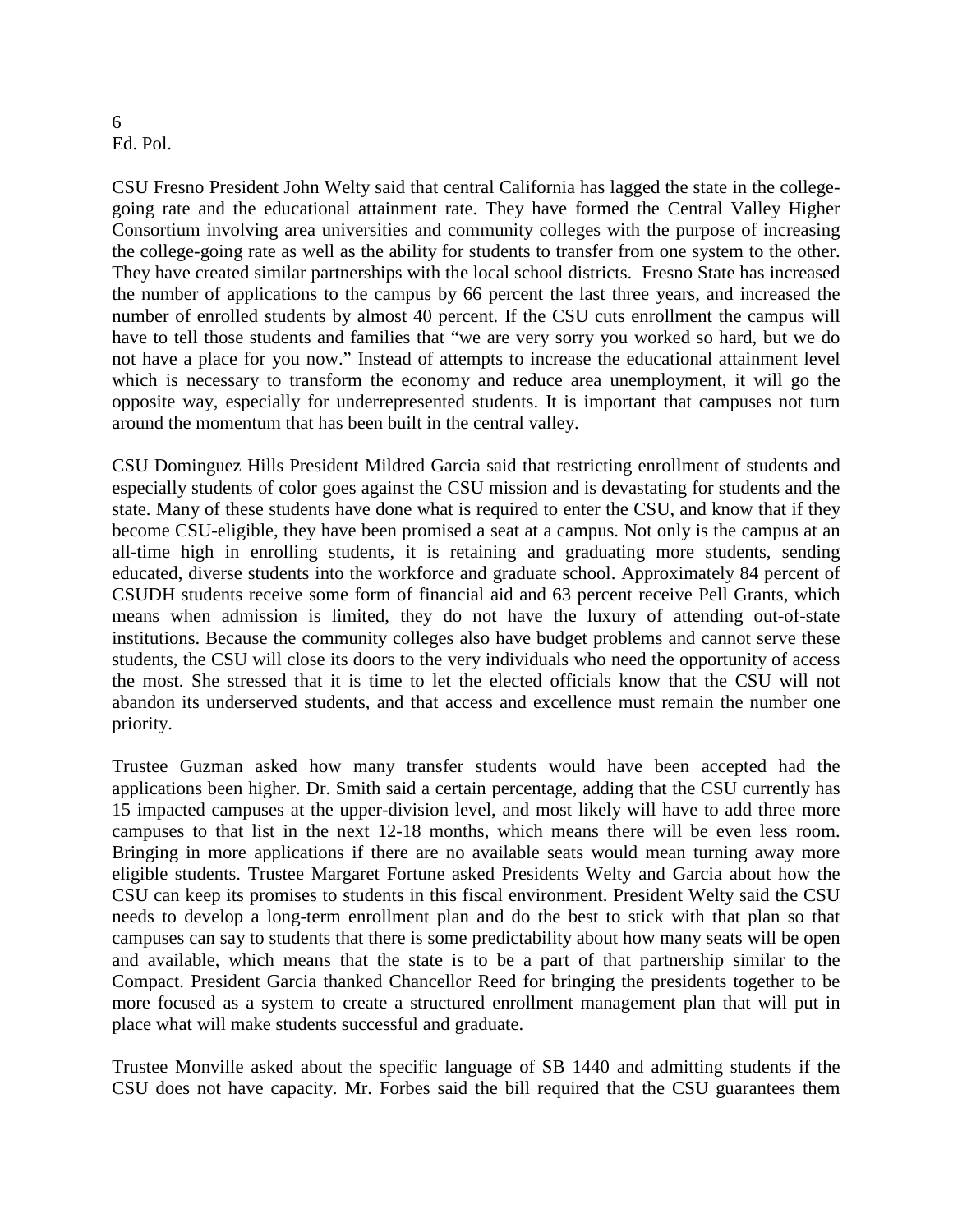admission, which is why the word "guarantee" is the new tagline. The CSU cannot deny an AA transfer degree student. A place must be found for them, but not necessarily to the campus of their choice. Trustee Monville said because of that, the CSU must focus on the enrollment of first-time freshmen because that is where the system has some flexibility. However, freshmen are the most diverse and underrepresented so the system needs to be aware of that.

Trustee Hauck asked about getting the Los Angeles basin and Bay area campuses to come up with a kind of dual enrollment where students could be enrolled at more than one CSU campus at a time. He said it might be difficult administratively, but the system needs to think about different ways because the foreseeable future for the CSU financially, even if California's economy starts to come back, will still be dreadful. President Garcia said there is something similar with the universities in Arizona and that is something that the presidents will look at as a system. CSU Los Angeles President James Rosser said several CSU campuses are entering into 2 plus 2 plus 2 programs that are partnerships with the community colleges, and that there is shared resources in terms of advisement and counseling. They also have a 2 plus 2 plus 2 relationship with the Los Angeles Unified School District.

Chair Carter said the system is not likely to see any changes in the CSU's fiscal problems in the short-term. He asked if the campuses are doing everything they can with current resources to begin to handle the enrollment challenges, including using the facilities 24 hours, seven days a week; more online learning; and new ways of teaching and learning. He asked the presidents to "unleash the creative and innovative thinking about how we collectively can begin to engage this issue." He said that the CSU must be able to educate the new, young majority of minorities in this state so that they become productive citizens in terms of an enlightened and education citizenry that makes democracy work. CSU Chico President Paul Zingg said campuses focus on two things which the chancellor and the presidents established years ago: (1) the success and the learning of CSU students and (2) protecting the CSU workforce. The CSU has shown increased continuation rates and average course loads by students. This progress to degree reflects the commitment of resources and the willingness of everyone on the campuses, including the faculty who take an extra one or two or three students into their already crowded classrooms, to ensure that progress to degree is the critical important measurement of our commitment.

Trustee Steven Glazer said limiting enrollment goes contrary to what the CSU is all about so he supported Chair Carter's remarks on looking for more efficiencies. He said the enrollment management discussion is important because of the need to convince the public about what is at stake with enrollment restrictions. He said if the trustees have to make difficult choices in terms of quality, tuition or enrollment, all those issues need to be thoroughly vetted. The challenge is how the board does that under time constraints that the governor's budget creates, the lag time for staffing and tuition notices, and what is said to students when there is no room. "No one wants to limit enrollment, no one here would make that a first, second, third, tenth choice about what the CSU should be about, yet how do we as trustees make good choices in difficult circumstances in the road ahead."

Trustee Farar adjourned the meeting.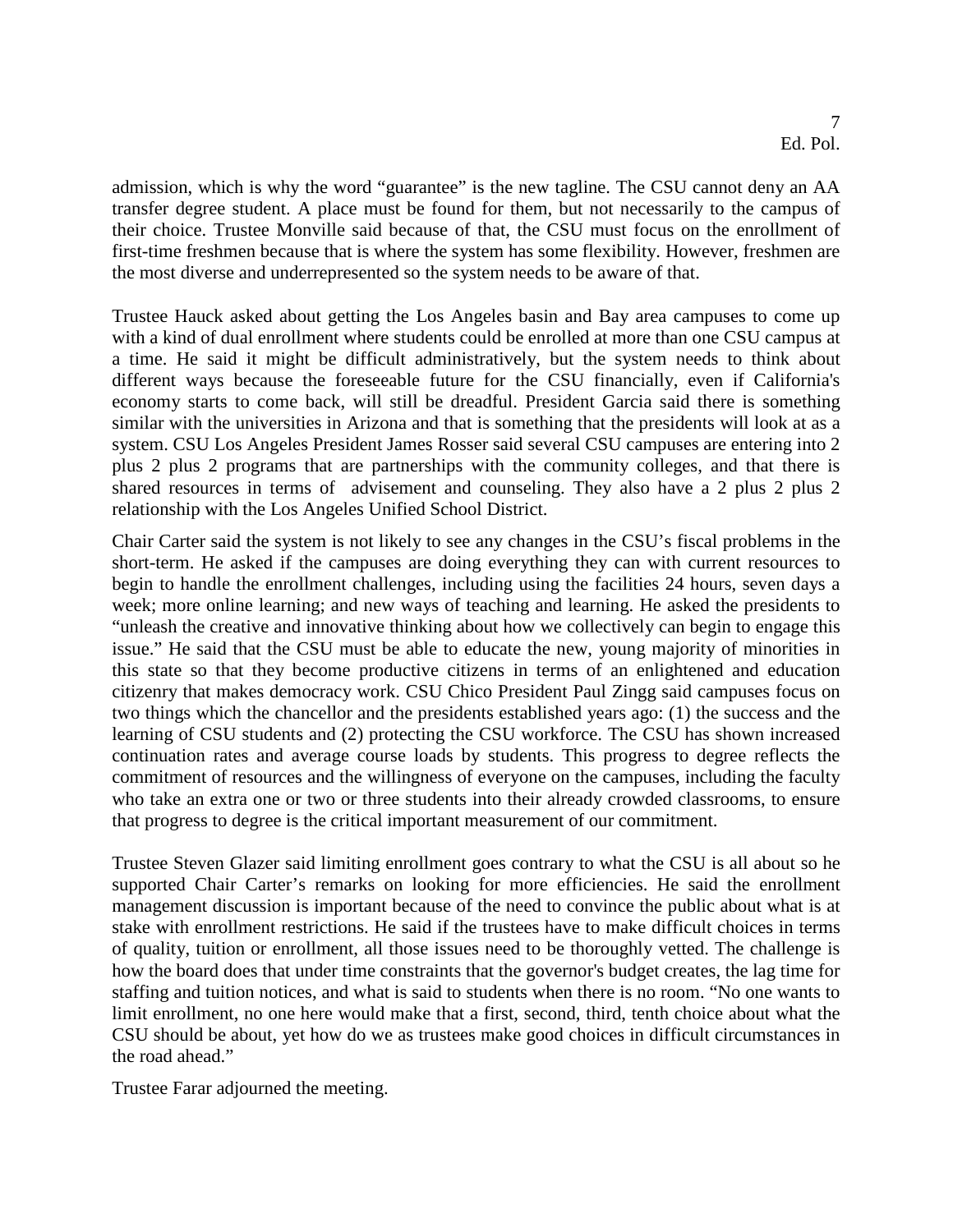#### **Information Item**

Agenda Item 1 March 19-20, 2012 Page 1 of 2

#### **COMMITTEE ON EDUCATIONAL POLICY**

### **Update on SB 1440: Student Transfer Achievement Reform Act (STAR)**

#### **Presentation By**

Ephraim P. Smith Executive Vice Chancellor and Chief Academic Officer

Ken O'Donnell State University Associate Dean Academic Programs and Policy

#### **Summary**

Since the January 2012 meeting of the California State University (CSU) Board of Trustees, faculty leadership from the California Community Colleges and CSU have published an additional template for transfer associate degrees, a Transfer Model Curriculum (TMC) in the discipline of music. CSU campus faculty now are reviewing the TMC in music to determine whether a student who holds such an associate degree could complete the locally offered baccalaureate within 60 semester units (or the equivalent in quarter units) after transfer.

Music is the 17th template developed under the voluntary TMC system. At the February meeting of the intersegmental Oversight and Implementation Committee (co-chaired by CCC Executive Vice Chancellor Erik Skinner and CSU Executive Vice Chancellor Ephraim P. Smith), committee members discussed the optimum number of TMCs in total. At least 25 will be developed, covering the most popular majors and the vast majority of California transfer students. Subsequently, individual institutions will be permitted to create and recognize local STAR transfer degrees.

The 16 TMCs published as of the January board report continue to be adopted. The community colleges now offer more than 300 associate degrees for transfer, all based on TMCs. The CCC Office of the Chancellor recently surveyed the segment's 112 colleges and found that most plan to develop additional two-year degrees, all following the TMC model that CSU campuses are asked to accommodate.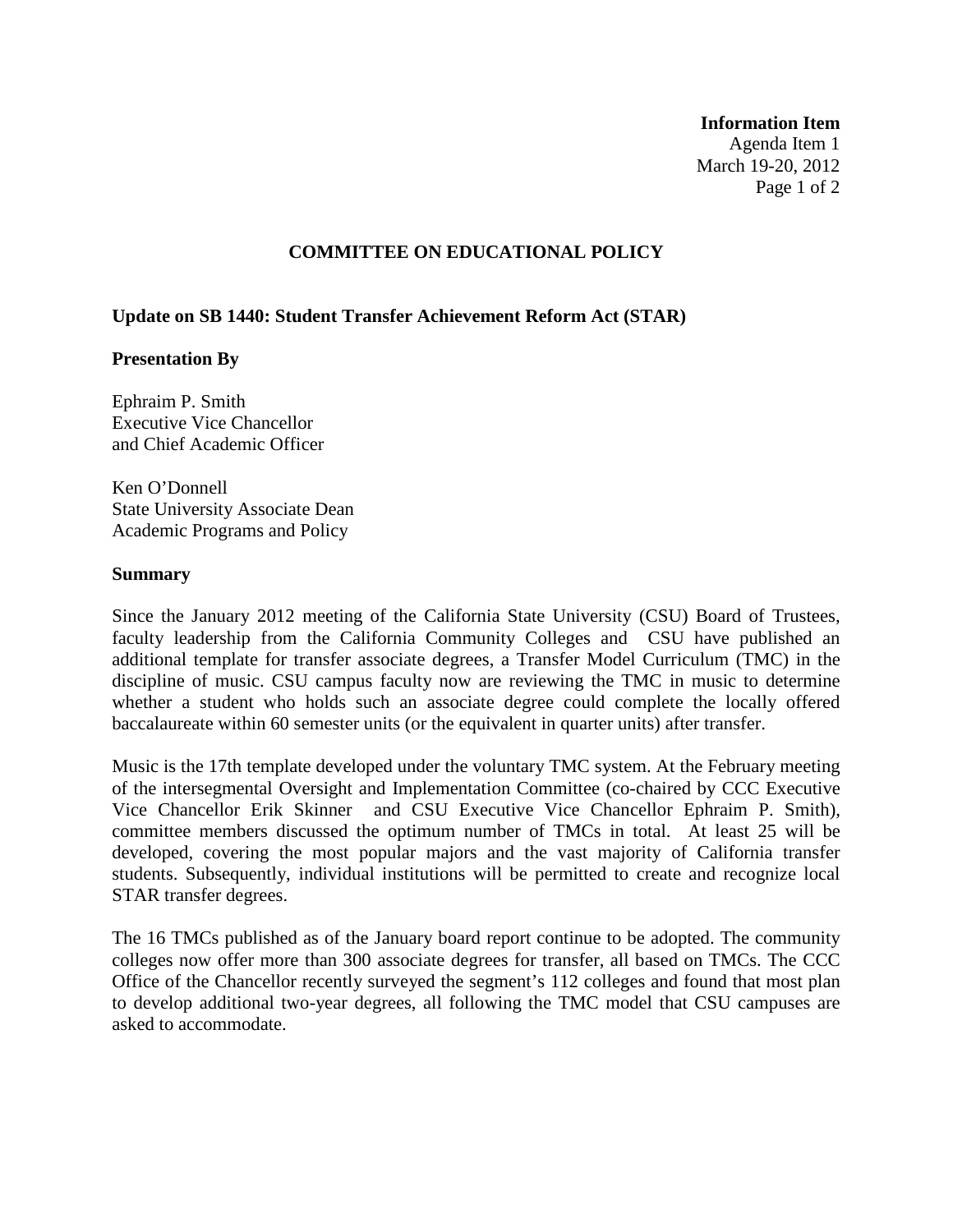Ed. Pol Agenda Item 1 March 19-20, 2012 Page 2 of 2

All 23 CSU campuses can accommodate most of the TMC-based associate degrees for which corresponding academic programs exist at the receiving CSU campus. For 10 CSUs, the compliance rate is 100 percent. No CSU compliance is below 50 percent, and all are moving toward 100 percent, with nearly all the remaining work expected to be finished by the end of this academic year.

Implementation of the law continues to face two challenges presented to trustees previously. First, although CSU campuses are prepared to award admission priority to transfer applicants holding STAR associate degrees, the CCCs are not able to verify which of their students are about to earn the degrees. This authoritative confirmation in advance is critical, because offers of transfer admission are made *before* the two-year degrees are conferred and posted. Currently, the CSU is asking candidates to self-report, and the vast majority of applicants who say they hold a STAR degree do not. As a result, both segments are involved in labor-intensive, student-bystudent verification of the degree claims made on CSU applications for admission.

The CCC is aware of this challenge and is working to implement electronic transcripting and automated degree audit, which would provide the CSU with the verification it needs. Work on this front has been slow.

The second challenge facing implementation of the law is one of communication. The student who holds a STAR associate degree for transfer will enjoy real advantages in terms of academic preparation, admission priority and required units after transfer. However, these advantages are hard to summarize in concise, engaging marketing materials. Moreover, the messages need to be reinforced by counselors at the state's high schools and community colleges, many of whom remain skeptical of the degrees' value. Effective marketing is not a statutory requirement under the STAR Act, but without it the state will not realize the large-scale efficiency and savings anticipated by the legislation's supporters. The Implementation and Oversight Committee will hear a report on communication efforts at its April meeting.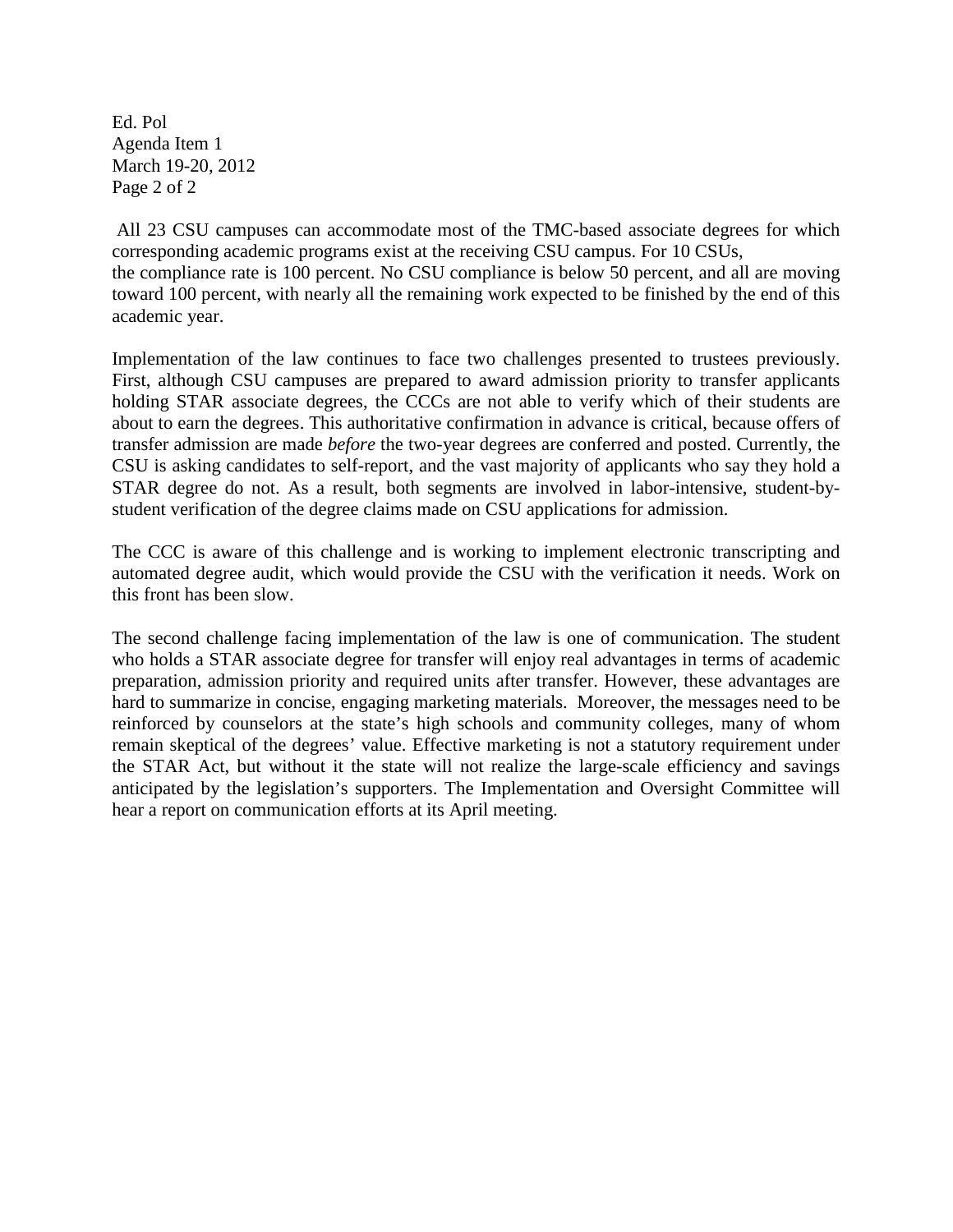#### **Information Item**

Agenda Item 2 March 19-20, 2012 Page 1 of 2

### **COMMITTEE ON EDUCATIONAL POLICY**

#### **Cal State Online: Start Up, Status and Vision**

#### **Presentation By**

John Welty President California State University, Fresno

Ruth Claire Black Executive Director Cal State Online

#### **Summary**

The Cal State Online initiative began in 2010 as an online learning initiative sponsored by the California State University (CSU) Technology Steering Committee (TSC). It focused on addressing California's expanding workforce needs and increasing access to high-quality online education programs for students. Since its inception, the initiative has followed a broad-based, consultative process. The process has included a CSU online working group composed of Distance Learning administrators, faculty and representatives of the Statewide Academic Senate. In 2011, the CSU Online working group contracted an outside consulting firm to conduct a detailed analysis of online learning at the CSU. The consultants held meetings with a significant number of CSU constituents and advisory groups, and conducted interviews with hundreds of faculty, students and administrators at several CSU campuses.

Following the consultant's work, the TSC developed an online overview document articulating 10 guiding principles for the Cal State Online initiative:

- 1. The project is a coalition of the willing and participation is optional
- 2. Compensation, recognition, training and support for participating faculty
- 3. Equal access for students (sufficient financial aid will be provided to allow online options to be accessible to all)
- 4. The program will focus on comprehensive and world-class student services to support excellence in curriculum and teaching
- 5. Online course offerings will leverage the physical infrastructures of the CSU campuses
- 6. Prices will be competitive in the higher education online market
- 7. Online courses will meet or exceed the quality standards of CSU face-to-face courses
- 8. The CSU Online technology infrastructure will be flexible and adaptable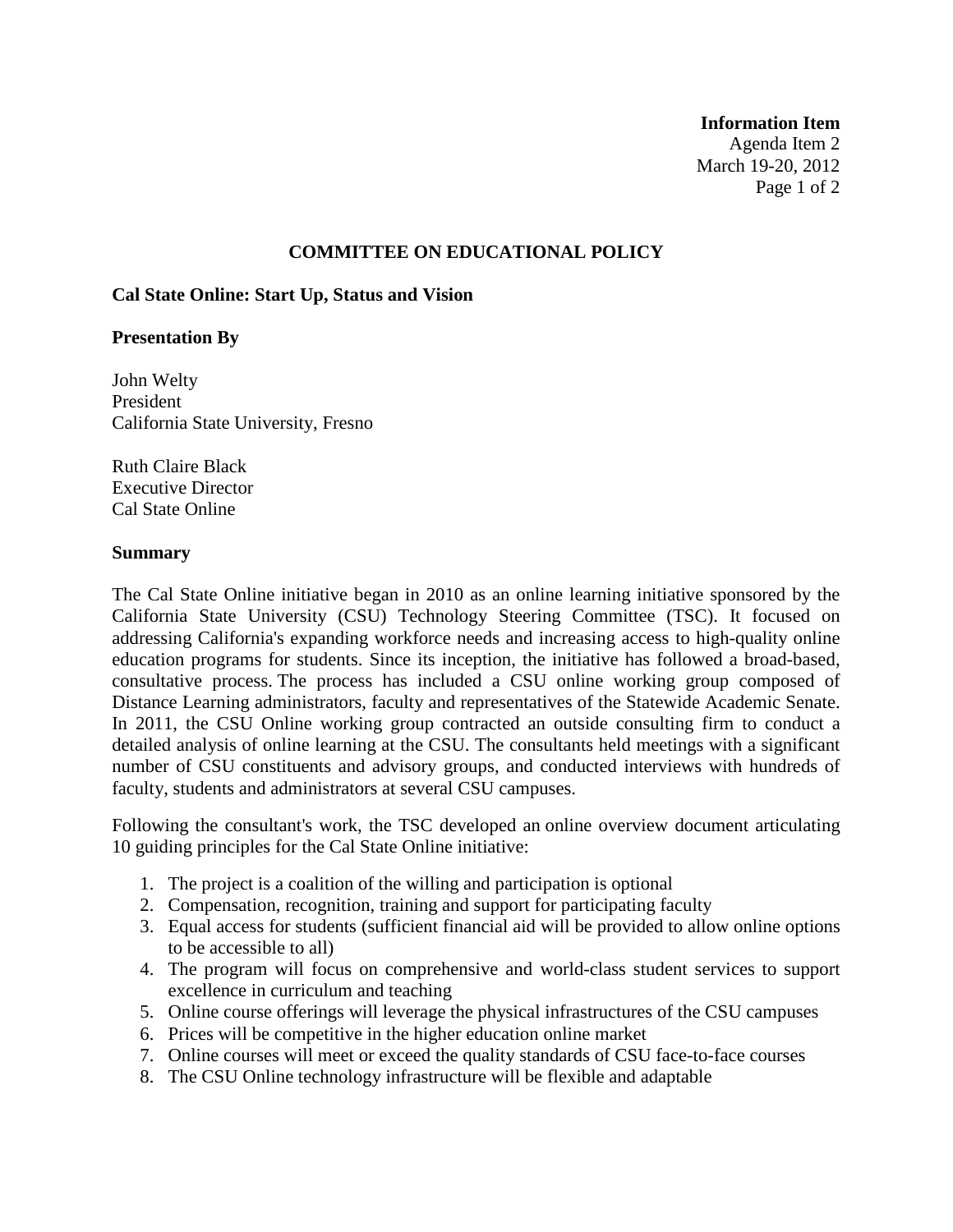Ed. Pol Agenda Item 2 March 19-20, 2012 Page 2 of 2

- 9. Business processes will enable creativity and innovation and will be nimble, adaptable and responsive
- 10. Existing degree programs and resources will be leveraged wherever possible

In addition to the 10 guiding principles, the TSC outlined a tactical entrance into systemwide online program offerings by focusing on areas in which CSU campuses already are strong and proficient. Accordingly, the TSC recommended that Cal State Online focus on two areas for initial roll-out: (1) the approximate 50 fully online self-support programs that currently exist throughout the CSU system, and (2) the presentation of two or three degree completion programs in an effort to enhance workforce development. Initial funding for the project was secured in late 2011 when each CSU campus provided \$50,000 in seed funding. In late 2011, the TSC steering committee hired Cal State Online's founding executive director and Chancellor Charles B. Reed appointed the Cal State Online board.

Applying the 10 guiding principles and the tactical focus to begin with existing programs and degree completion programs, work is now underway to implement the project's vision and educate the larger CSU community about Cal State Online. In late February an open letter to the CSU community giving stakeholders and interested parties an overview of the Cal State Online project was circulated. Parallel to the dissemination of the letter, a draft Request for Proposals (RFP) for a comprehensive suite of online services that will comprise the backbone of the project was circulated. The RFP asks vendors to describe and price the requested services and also solicits vendor start-up funding for the Cal State Online operation. The RFP will be issued after the CSU community has had the opportunity to comment on the proposed RFP. Open forum calls are being set to invite discussion and comment from the university community on the project and the RFP. Cal State Online has debuted a comprehensive website [\(www.calstateonline.net\)](http://www.calstateonline.net/) committed to open and transparent communication about the initiative. It also facilitates comments and feedback on the initiative and the RFP.

In summary, the consultative process is expected to conclude in late March, the RFP for online services is expected in April and vendor submissions will be reviewed in May. By summer 2012 vendor partners should be identified and a launch timeline for the initiative will be finalized.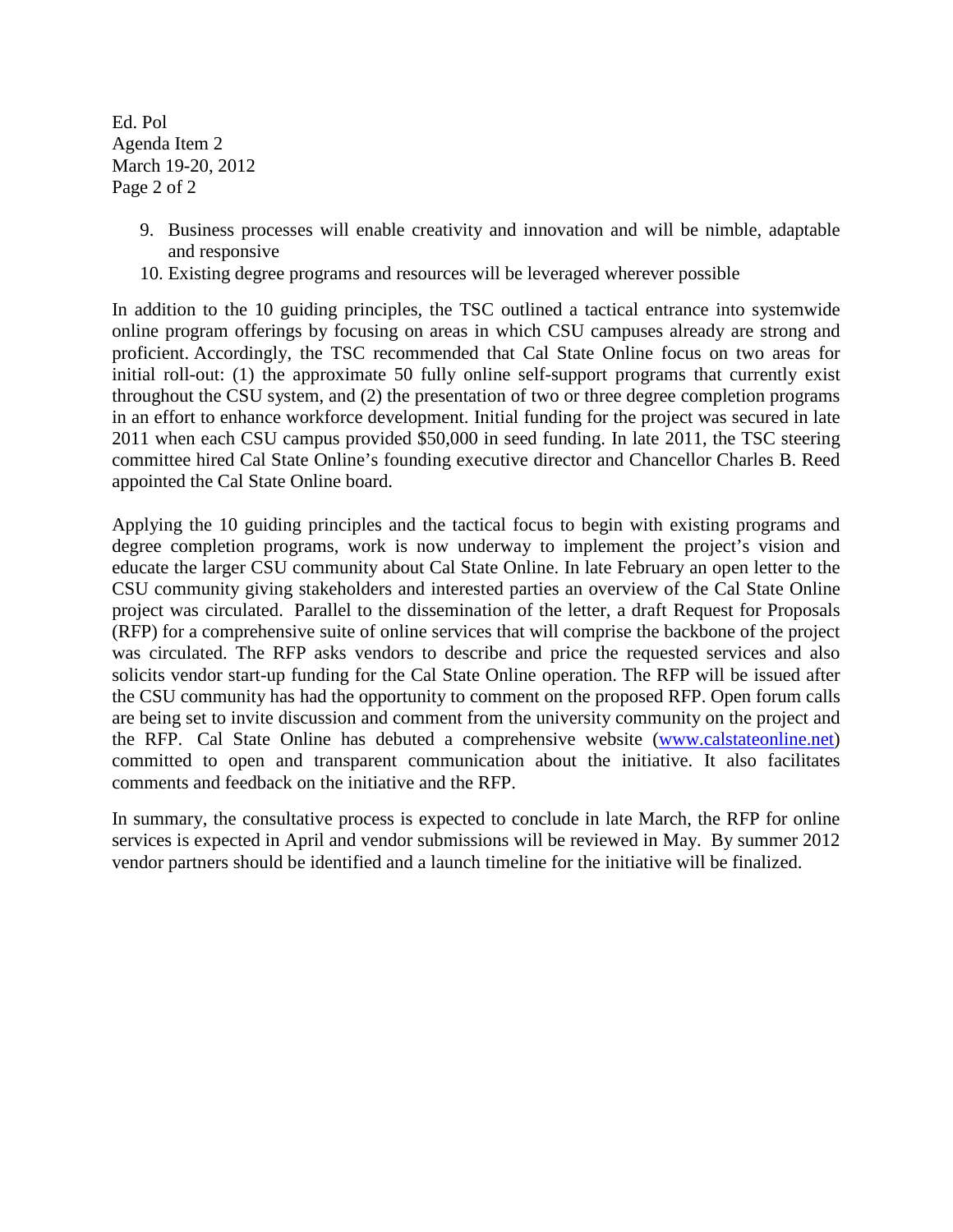**Information Item** Agenda Item 3 March 19-20, 2011 Page 1 of 6

# **COMMITTEE ON EDUCATIONAL POLICY**

## **Digital Textbooks: California State University's Affordability Strategy for Student Success**

### **Presentation By**

Gerry Hanley Senior Director Academic Technology Services

### **Background**

Digital textbooks are a key component of the California State University's (CSU) Affordable Learning Solutions (AL\$) Initiative to drive down the cost of quality learning resources for students, while offering greater access to quality no- or low-cost academic content for faculty [\(http://als.csuprojects.org\)](http://als.csuprojects.org/). The CSU is proactively engaged with the publishing and technology ecosystem to shape the design through delivery of the next generations of teaching and learning solutions for higher education that will maximize the learning outcome benefits for students.

The rapidly changing digital technologies marketplace creates significant challenges. The CSU has exercised its market presence and recently announced agreements with major digital textbook distributors to:

- Provide the CSU with access to digital textbooks that students can choose to rent for 60 percent off the publisher's price of more than 5,000 new print textbooks.
- Provide the CSU its technology roadmap for improving the accessibility of products and services, resulting in the improved access to more affordable content to students with disabilities.
- Work collaboratively with the CSU to provide marketing and professional development services that increase faculty and student awareness and enhance their comfort and skills in using the lower-cost digital rental options associated with publishers' textbooks.

## **Shifting From Print to Digital Textbooks**

Textbooks have and continue to be a foundation of the academic content faculty and students use in their teaching and learning. Textbook content has moved to digital formats and is producing significant opportunities for saving students money and improving the learning opportunities. Digital textbooks are available from many producers:

1. **Publishers' Digital Textbooks** typically cost 45-55 percent less than the retail price for new print textbooks.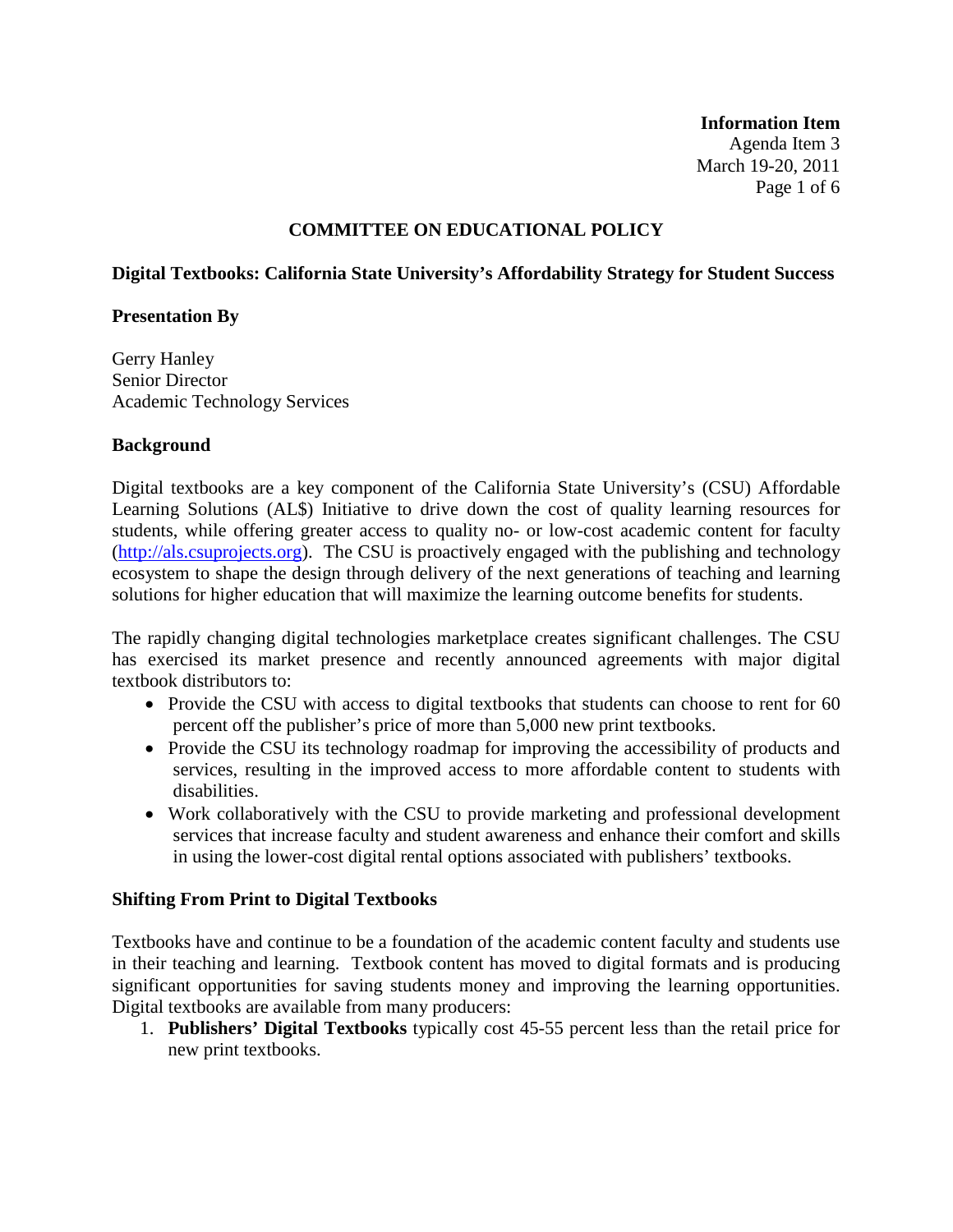Ed. Pol. Agenda Item 3 March 19-20, 2012 Page 2 of 6

- 2. **Open Textbooks** are free, delivered on the web. CSU's MERLOT (Multimedia Educational Resource for Learning and Online Teaching at [www.merlot.org\)](http://www.merlot.org/) has over 2,000 open textbooks across a wide range of disciplines.
- 3. **Library eBooks** are free to students, delivered through CSU library technologies. The CSU libraries' eBook projects use innovative methods to purchase eBooks that have a real demand by CSU students, faculty, and staff (i.e. Patron Driven Acquisition).
- 4. **Faculty Authored Digital Textbook** are created and distributed either free or at a significant discount to students.

The move from print to digital textbooks offers the promise of significant one-time cost savings for students; the student moving from print to a publisher's digital textbook can save approximately 50 percent, although the following semester, the savings to another publisher's digital textbook will likely be minimal.

# **Digital Textbooks Live in a Technology Ecosystem**

A student's use of a digital textbook is dependent upon complex layers of technology and business services that are dynamic and fragmented in the current market.

- Publishers produce their content in a variety of file formats (e.g. PDF, HTML5, ePub, Flash, etc.) for rendering and protecting their intellectual property
- Technology companies deploy a variety of operating systems for personal computers, tablets and mobile phones for enabling different eReader applications
- Universities deploy a variety of operating environments (e.g. learning management systems, bookstore portals, library management systems) for distributing academic content.
- Universities choose different eReader applications based on the corporation running their bookstores (e.g. CourseSmart eReader, CaféScribe eReader(Follett), NookStudy eReader (Barnes & Noble))
- Students and faculty choose different devices to consume the different academic content (e.g. desktop computer, laptop computer, iPad, Kindle, iPhone, Blackberry, Droid, etc.)

The technology marketplace is highly competitive and each layer of services will mature and change as people choose the options they prefer most. The CSU is playing an active role in the marketplace by shaping the demand for the technologies that best serve our diverse needs.

# **Different Types of Digital Textbooks**

Digital textbooks can use technology to create an enriching, interactive learning experience. The digital textbook functionality is rapidly developing, resulting in a fragmented market. Below are some general categories of digital textbooks.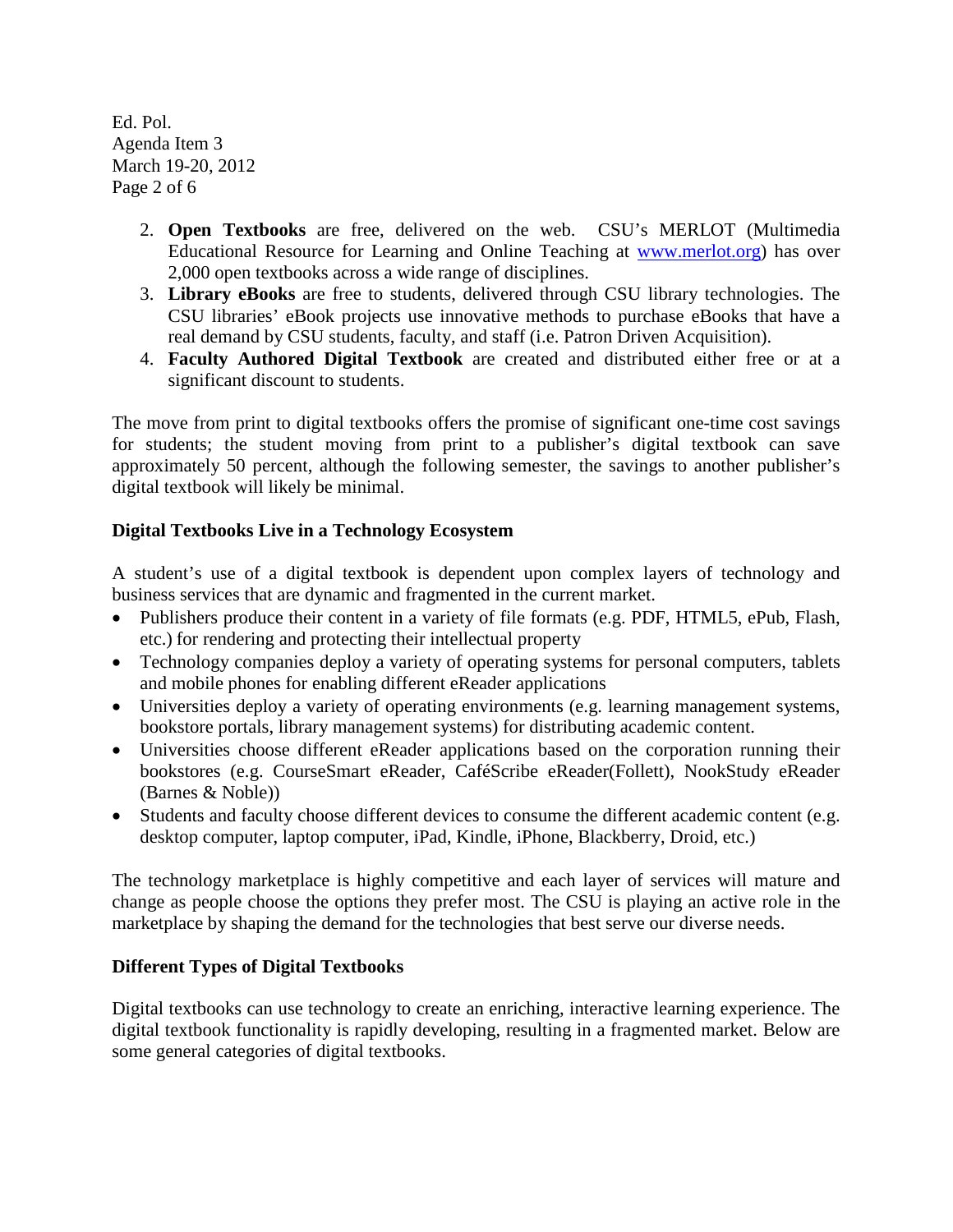Ed. Pol. Agenda Item 3 March 19-20, 2012 Page 3 of 6

## • **"Static" Content Digital Textbooks**

- o "Browser ebooks" or "Reading on Glass": library ebooks, some open textbooks and Google books; many web browser books.
- o Customized Composition: Companies such as Academic Pub, McGraw Hill Create, and some open textbooks (e.g. Flatworld Knowledge) enable people to take sections of digital textbooks and combine them to create a custom publication.

## • **"Statics Content + Interactive Wrapping" Digital Textbooks**

- o Basic "Wrapping": The digital textbook begins with a publisher's static content and then adds the capabilities for people to highlight the text, add their own notes and bookmarks, and search for key words with an eReader application. Companies providing these eReader basic wrapping services include CourseSmart, Café Scribe, NookStudy, Vital Source and Kindle.
- o Premium "Wrapping": The digital textbook begins with the publisher's static content and technology companies' eReaders then add basic wrapping and more complex interactivity and supplemental authoring tools for students and faculty to create a more personalized learning/teaching resource. Companies providing these eReader – premium wrapping services include Kno, Cengage Brain, Inkling.

# • **Dynamic Content Digital Textbooks**

- o Publisher Premium Products where the content is designed as a set of interactive tutorials which can adjust to the students' learning needs. The "digital textbook" is redesigned for the individual learning needs of the student as the student learns. Companies providing this type of dynamic content include Pearson MyMath Labs, Wiley Plus, and ALEKS.
- o Customized composition of dynamic content by faculty enable faculty to choose the scope and sequence of tutorials and create customized, interactive course materials. The recent CSU-NATURE partnership that produced the NATURE Principles of Biology is an example of a custom composition of dynamic content, providing students an exceptional course material for \$35 that is customized by CSU faculty. Xplana is a company that enables faculty to compose custom "coursepack" of dynamic (and static) content.
- o Faculty author dynamic content using a variety of proprietary and open authoring tools including SoftChalk, Apple iBook Author, and Pachyderm. These digital textbooks can be distributed as open textbooks or can be sold through various distribution companies (e.g. CourseSmart, Café Scribe, etc.).
- o Faculty author dynamic content through the use of companies that provide professional instructional design services. The company Soomo produces interactive digital textbooks for a low cost per student when the faculty provides the content for the digital textbook.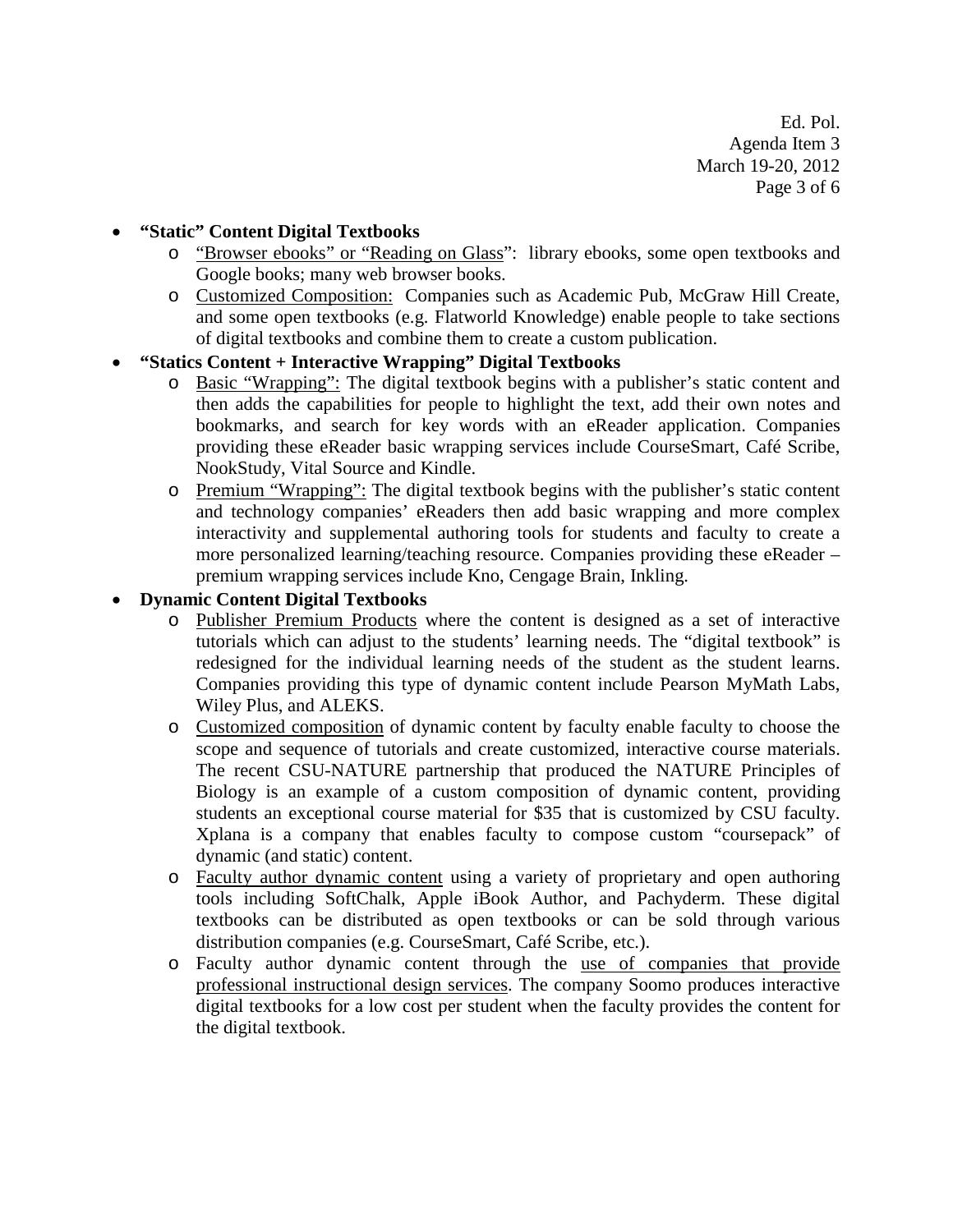Ed. Pol. Agenda Item 3 March 19-20, 2012 Page 4 of 6

# **The CSU's Digital Rental Program**

The CSU has significant opportunities to leverage market presence and shape the market demands in a very dynamic and competitive digital textbook market and technology ecosystem. As an example, the CSU has exercised its market presence and recently announced agreements with major digital textbook distributors, CourseSmart, Follett, Barnes & Noble. The corporations signing the agreement are existing campus partners for delivering digital textbooks.

- CourseSmart delivers digital textbooks produced by all the major publishers. CourseSmart currently delivers digital textbooks to CSU campuses that have independent bookstores.
- Follett, through its Café Scribe services, delivers digital textbooks produced by all the major publishers (and more). Follett currently delivers print and digital textbooks on many of our contracted bookstores.
- Barnes & Noble, through its NookStudy services, delivers digital textbooks produced by all the major publishers (and more). Barnes & Noble currently delivers print and digital textbooks on many of our contracted bookstores.
- Cengage Learning is a major provider of academic content for higher education.

The CSU's broader Affordable Learning Solutions (AL\$) Initiative has been guided by 3 principles: Choice, Affordability and Accessibility**.** The CSU Digital Rental Program is part of a much larger service to make it easier for faculty to find free and low-cost options for their course materials. The AL\$ website [\(http://als.csuprojects.org\)](http://als.csuprojects.org/) is a major step in bringing the range of more affordable academic content to one, easy to explore place that is open to all. The recent agreements on digital textbooks reflect these principles.

# **CHOICE**:

The CSU's Digital Rental Program has been designed to make it easier for faculty to find the textbooks of their choice from a wide variety of publishers that will provide a digital rental option at a 60 percent discount for more than 5,000 digital textbooks so students can choose this format, alongside the print rentals, used textbooks and new print textbooks.

## **AFFORDABILITY**:

If one-third of CSU students decided to choose ONE digital rental over a new \$100 print textbook each semester, students will save almost \$17 million dollars. Our research, based on 3,000 CSU students across five campuses who used digital rentals for one semester, indicated that one-third of students prefer a digital textbook, one-third are neutral and one-third do not prefer a digital textbook. This research was conducted by a CSU faculty member with expertise in instructional technology. The percentage of digital textbook titles sold by CSU bookstores is approximately one percent. With 33 percent of CSU students preferring a digital textbook and only one percent of the titles sold are digital, there is a significant unmet demand by students for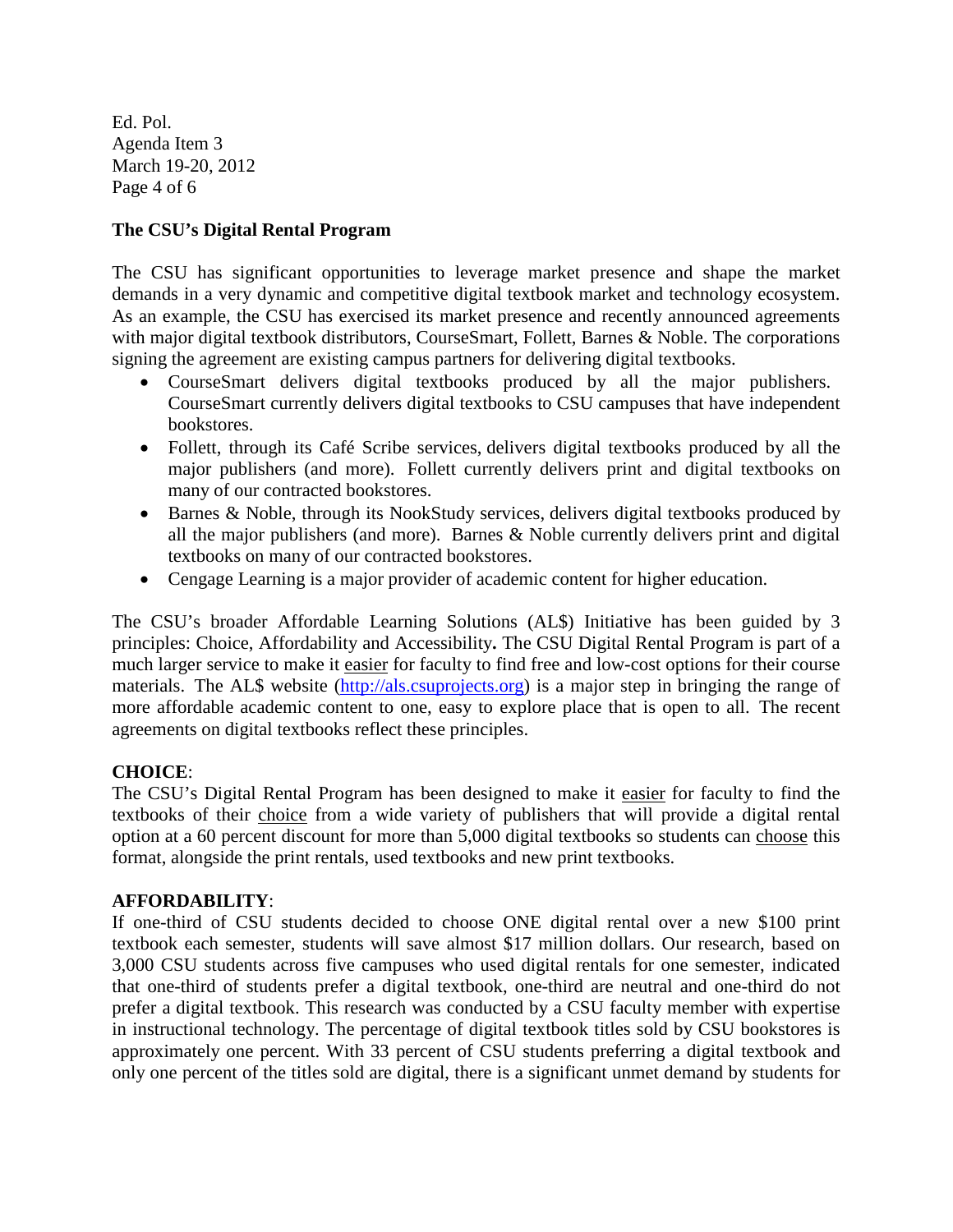Ed. Pol. Agenda Item 3 March 19-20, 2012 Page 5 of 6

the affordable digital format. The collaborative marketing and professional development programs will help provide those that want the affordable digital textbook to be able to choose it.

## **ACCESSIBILITY:**

There are gaps in the accessibility of the eReaders used with digital textbooks. The CSU agreements will lead to the improvement of the accessibility of eReaders for all students on all campuses. Each year, the CSU will be reviewing partners' plans and progress in improving the accessibility of their eReaders. Their progress will be a key consideration in renewing the agreements.

## **CSU Affordable Learning Solutions Strategy**

As the CSU continues to develop and implement various programs to deliver a choice of quality academic content that's both affordable and accessible to our students, work will continue on all layers of the Affordable Learning Solutions strategy.



The Digital Rental Program for digital textbooks is focused on developing demand and creating capabilities to enable the convenient adoption and delivery of quality, affordable digital textbooks for both students and faculty.

**CSU East Bay** is "enabling ecosystems" with their plans for providing cohorts of students a tablet device that contains the complete set of their course materials in digital format, in cooperation with their Follett bookstore. At the same time, CSU East Bay is testing a different business model by using student fees to contract for discounts on the students course materials.Over a four-year period, CSU East Bay plans to have all required course materials delivered to students as print rental or eTextbooks. The institutional commitment to purchase all course materials will result in all students having immediate access to their required course materials and paying about 50 percent less than if they purchased print textbooks. The program has three elements:

• Institutional fee to cover cost of all students' course materials